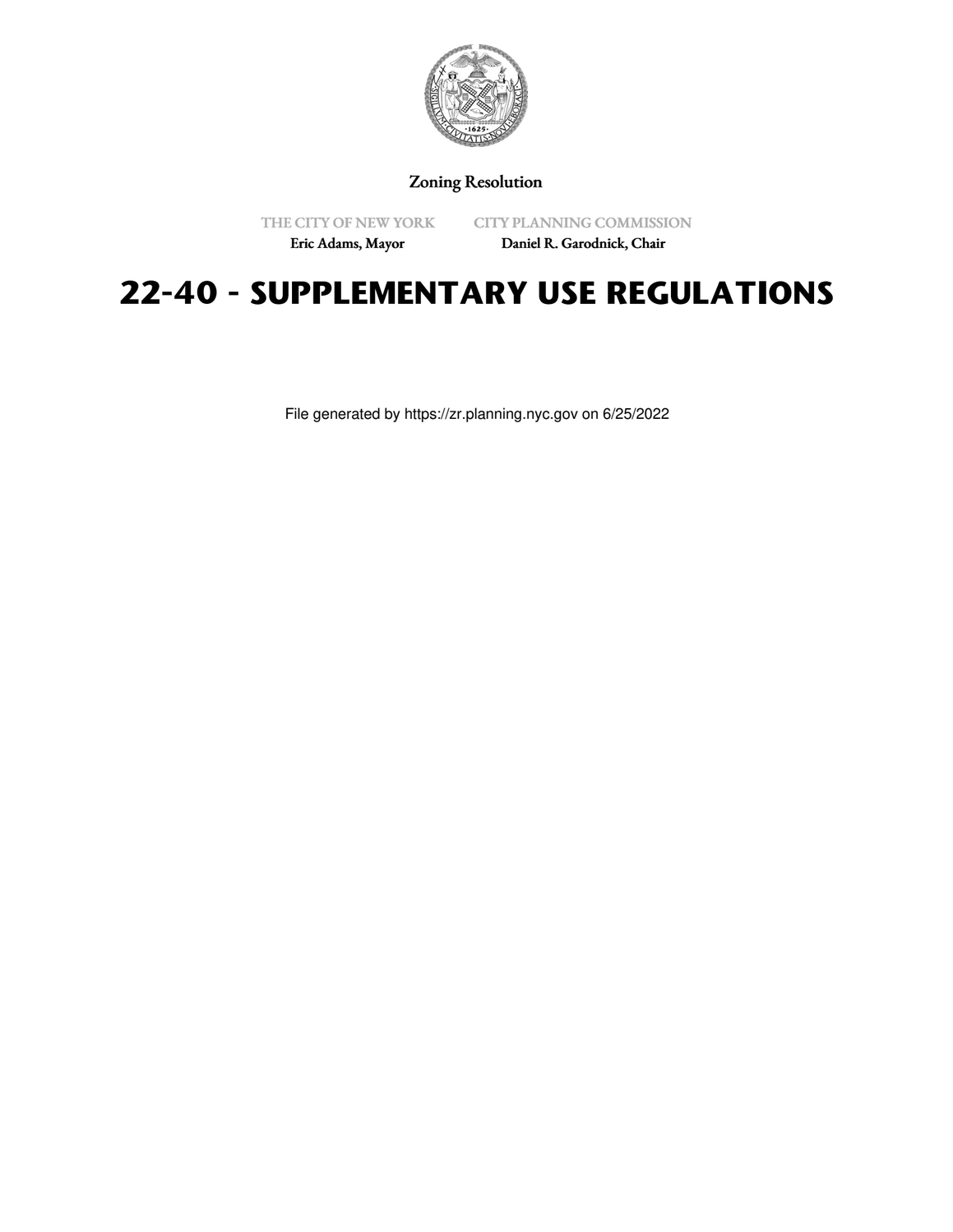#### **22-40 - SUPPLEMENTARY USE REGULATIONS**

LAST AMENDED 9/27/1962

### **22-41 - Air Space Over a Railroad or Transit Right-of-way or Yard**

LAST AMENDED 2/22/1990

#### **22-411 - Definitions**

LAST AMENDED 2/22/1990

Words in italics are defined in Section 12-10 (DEFINITIONS) or, if applicable to this Section, in this Section.

#### **22-412 - Use of railroad or transit air space**

LAST AMENDED 2/2/2011

#### R1 R2 R3 R4 R5 R6 R7 R8 R9 R10

(a) In all districts, as indicated, #railroad or transit air space# may be #developed# or used only for a permitted #use accessory# to the railroad or transit right-of-way or yard, a #use# permitted by the City Planning Commission as set forth in Section 74-681 (Development within or over a railroad or transit right-of-way or yard), or a railroad passenger station permitted by the City Planning Commission as set forth in Section 74-62 (Railroad Passenger Stations) unless the right-of-way or yard or portion thereof is no longer required for railroad or transit #use# as set forth in paragraph (b) of this Section.

If any #building or other structure# constructed in such #railroad or transit air space# in accordance with the provisions of Section 74-681 is #enlarged# or replaced by a new #building or other structure#, the provisions of this Section shall apply to such #enlargement# or replacement.

However, any #use# legally established in such #railroad or transit air space# in accordance with the provisions of Section 74-681 may be changed to another #use# listed in a permitted Use Group, and no additional special permit from the City Planning Commission shall be required for such change of #use#.

Any #building or other structure# within or over a railroad or transit right-of-way or yard, which #building or other structure# was completed prior to September 27, 1962, or constructed in accordance with the applicable provisions of Sections 11-31 through 11-33, inclusive, prior to December 5, 1991, may be #enlarged# or replaced in accordance with the applicable district regulations without any requirement for a special permit from the City Planning Commission. Ownership of rights permitting the #enlargement# or replacement of such a #building or other structure# shall be deemed to be equivalent to ownership of a #zoning lot# or portion thereof, provided that such #enlargement# or replacement will be on one #block# and the rights are in single ownership and recorded prior to February 22, 1990. Such ownership of rights shall be deemed to include alternative arrangements specified in the #zoning lot# definition in Section 12-10 (DEFINITIONS).

#Enlargement# or replacement utilizing these ownership rights shall be deemed to be constructed upon the equivalent of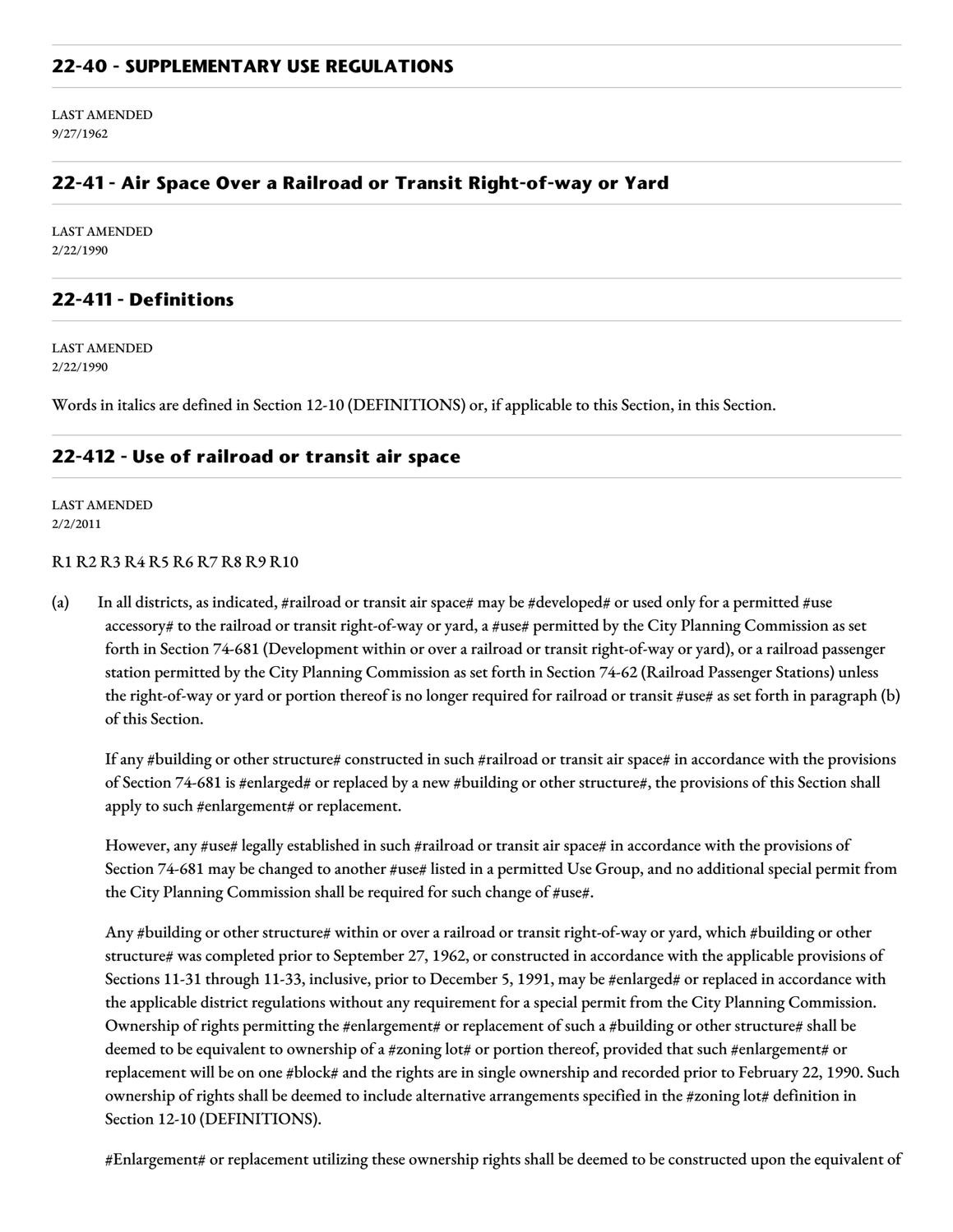a #zoning lot#.

- (b) When the #use# of a railroad or transit right-of-way or yard or portion thereof has been permanently discontinued or terminated and a #large-scale residential development#, #large-scale community facility development# or #large-scale general development# requiring one or more special permits is proposed, no use or #development# of the property shall be allowed until the City Planning Commission has authorized the size and configuration of all #zoning lots# on such property. As a condition for such authorization, the Commission shall find that:
	- (1) the proposed #zoning lots#, indicated by a map describing the boundaries of and the total area of each lot, are not excessively large, elongated or irregular in shape and that no #development# on any #zoning lot# would result in the potential for an excessive concentration of #bulk# that would be incompatible with allowable #development# on adjoining property; and
	- (2) each resulting #zoning lot# has direct access to one or more #streets#.

No subsequent alteration in size or configuration of any #zoning lot# approved by the Commission shall be permitted unless authorized by the Commission. The Commission may prescribe appropriate conditions and safeguards to minimize adverse effects of such #zoning lot# designation on the character of the surrounding area. Such conditions shall be set forth in a written Declaration of Restrictions covering all tracts of land or in separate written Declarations of Restrictions covering parts of such tracts of land and which in the aggregate cover the entire tract of land comprising the #zoning lot# and which is executed and recorded as specified in the definition of #zoning lot# in Section 12-10 (DEFINITIONS).

Prior to granting any #zoning lot# authorization relating to the above mentioned right-of-way or yard, the Commission shall request the Metropolitan Transportation Authority and the Departments of Transportation of the State of New York and the City of New York to indicate within 30 days whether said agencies have any plan to use such property or portion thereof for a railroad or transit #use#.

## **22-42 - Detached and Semi-Detached Two-Family Residences**

#### LAST AMENDED 3/22/2016

#### R3-1 R3A R3X R4-1 R4A

In R3A, R3X or R4A Districts, a #detached# #two-family# #residence# shall be designed so that at least 75 percent of the #floor area# of one #dwelling unit# is located directly above or directly below the other, and in R3-1 or R4-1 Districts, each #semidetached# #two-family# #residence# shall be designed so that at least 75 percent of the #floor area# of one #dwelling unit# is located directly above or directly below the other.

The City Planning Commission may, upon application, authorize the waiver of these requirements, provided that:

- (a) the #development# is compatible with the scale and character of the surrounding area; and
- (b) in R3A, R3X or R4A Districts, the design does not give the appearance of a #semi-detached# #building#; or
- (c) in R3-1 or R4-1 Districts, the design does not give the appearance of an #attached# #building#; and each #dwelling unit# has a perimeter wall with windows facing a #side yard#.

Applications for authorizations shall be referred to the affected Community Board for a period of at least 30 days for comment. The City Planning Commission shall grant in whole or in part or deny the application within 60 days of the completion of the